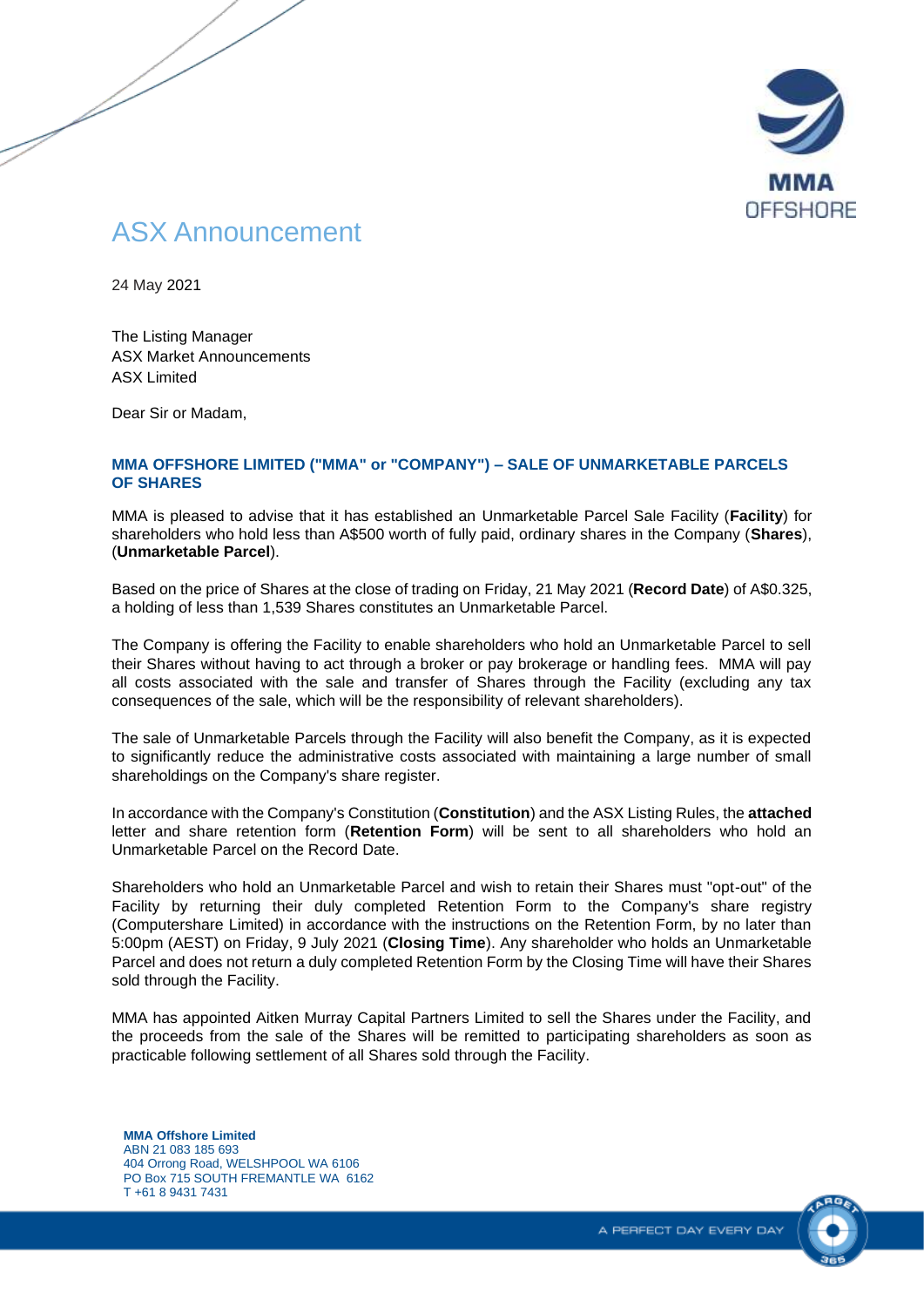

The key dates in relation to the Facility are set out below:

| <b>EVENT</b>                                                                           | <b>DATES</b>                         |  |
|----------------------------------------------------------------------------------------|--------------------------------------|--|
| Record Date for establishing holders of<br>Unmarketable Parcels                        | 7:00pm (AEST) on Friday, 21 May 2021 |  |
| ASX announcement regarding Unmarketable<br><b>Parcels Sale Facility</b>                | Monday, 24 May 2021                  |  |
| Letter and Retention Form despatched to<br>shareholders holding an Unmarketable Parcel | Thursday, 27 May 2021                |  |
| Closing Time for receipt of completed Retention<br>Forms                               | 5:00pm (AEST) on Friday, 9 July 2021 |  |

MMA reserves the right to change any of the dates referred to in this announcement or the enclosed letter and Retention Form, or to vary, cancel or delay the Facility or the sale of Shares at any time before Shares are sold, by making an announcement to ASX. The Company has the ability to establish the Facility and facilitate the sale of Unmarketable Parcels under rule 31 of the Constitution and rule 15.13 of the ASX Listing Rules.

The Company does not provide any recommendation or advice as to whether shareholders holding an Unmarketable Parcel should sell or retain their Shares.

If you have any questions about the operation of the Facility, please contact the Company on +61 8 9431 7431.

This announcement has been authorised for release to ASX by the Company's Board of Directors. If you have any queries in relation to this announcement, please do not hesitate to contact the Company Secretary at the number above.

Kind regards,

**MMA OFFSHORE LIMITED**

**DYLAN ROBERTS** Company Secretary

#### **MMA Offshore Limited** ABN 21 083 185 693

404 Orrong Road, WELSHPOOL WA 6106 PO Box 715 SOUTH FREMANTLE WA 6162 T +61 8 9431 7431

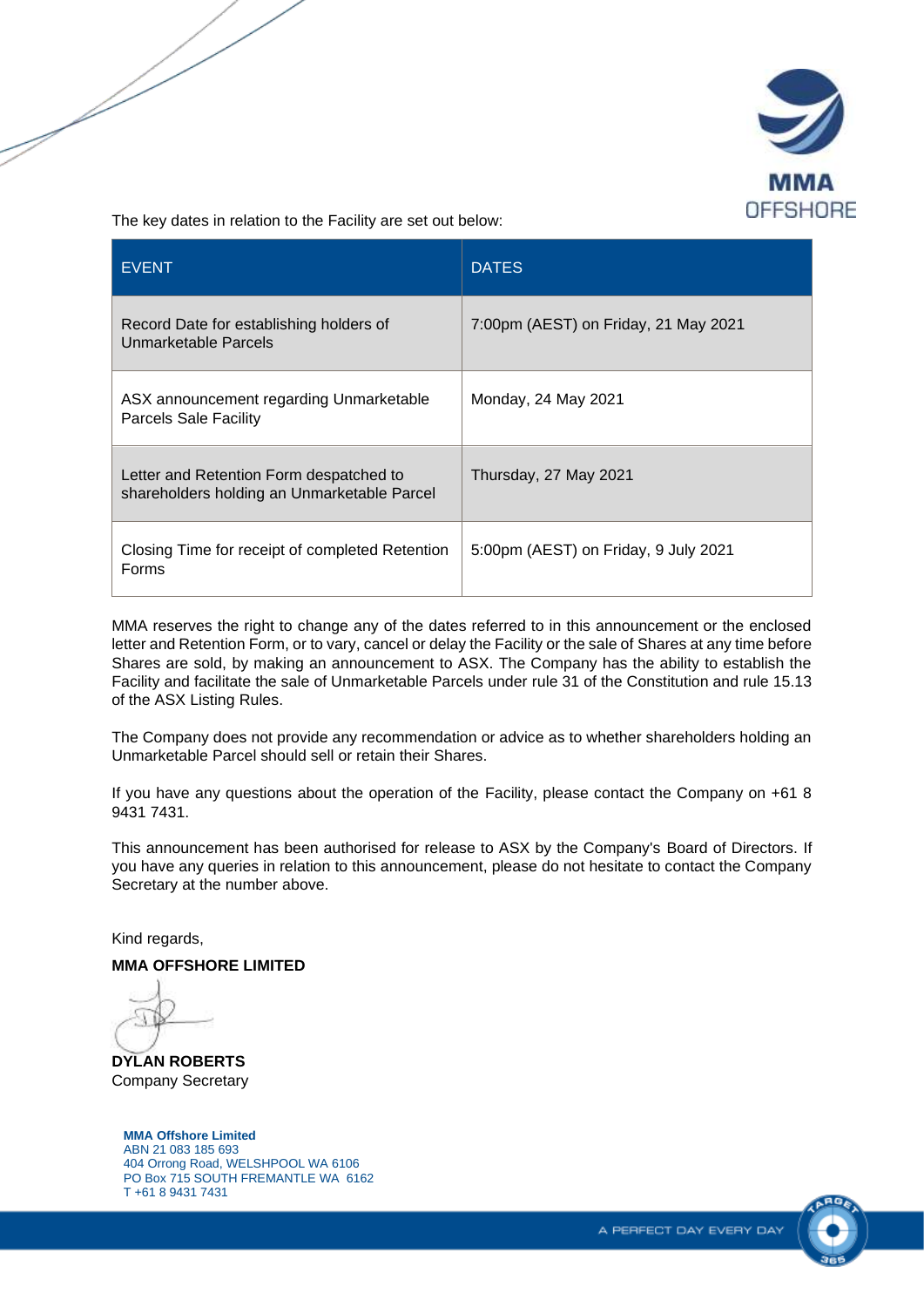

27 May 2021

Dear Shareholder,

#### **MMA OFFSHORE LIMITED ("MMA" or "COMPANY") - SALE OF UNMARKETABLE PARCELS OF SHARES**

MMA is pleased to advise that the Company has established an Unmarketable Parcel Sale Facility (**Facility**) for holders of parcels of fully paid ordinary shares in the Company (**Shares**) with a market value of less than A\$500 as at the close of trading on Friday, 21 May 2021 (**Record Date**), (**Unmarketable Parcel**).

Based on the price of Shares on the close of trading on the Record Date of A\$0.325, a holding of less than 1,539 Shares constitutes an Unmarketable Parcel.

MMA appreciates that Unmarketable Parcels can be difficult or expensive to sell, so the Company is offering the Facility to enable shareholders who hold an Unmarketable Parcel to sell their Shares without having to act through a broker or pay brokerage or handling fees. The Company will pay all costs associated with the sale and transfer of Shares through the Facility (excluding any tax consequences of the sale, which will be the responsibility of relevant shareholders).

The sale of Unmarketable Parcels through the Facility will also benefit the Company, as it is expected to significantly reduce the administrative costs associated with maintaining a large number of small shareholdings on the Company's share register.

MMA has the ability to establish the Facility and facilitate the sale of Unmarketable Parcels under rule 31 of the Company's Constitution (**Constitution**) and rule 15.13 of the ASX Listing Rules.

#### **WHY AM I RECEIVING THIS LETTER?**

Our records indicate that you held an Unmarketable Parcel of Shares based on the price of Shares of A\$0.325 as at close of trade on the Record Date. Unless you advise the Company by 5:00pm (AEST) on Friday, 9 July 2021 (**Closing Time**) that you do **NOT** wish to sell your Shares, the Company intends to sell your Shares through the Facility in accordance with rule 31 of the Constitution and rule 15.13 of the ASX Listing Rules.

To advise the Company that you do **NOT** wish to sell your Shares, you must complete the share retention form (**Retention Form**) **enclosed** with this letter, and return it to the Company's share registry, Computershare Limited (**Computershare**), in accordance with the instructions on the Retention Form, prior to the Closing Time.

If, at the Closing Time, the value of your Shares has increased such that you no longer have an Unmarketable Parcel (eg due to an increase in the market price of Shares or the number of Shares you hold), your Shares will **NOT** be sold.

**MMA Offshore Limited**

ABN 21 083 185 693 404 Orrong Road, WELSHPOOL WA 6106 PO Box 715 SOUTH FREMANTLE WA 6162 T +61 8 9431 7431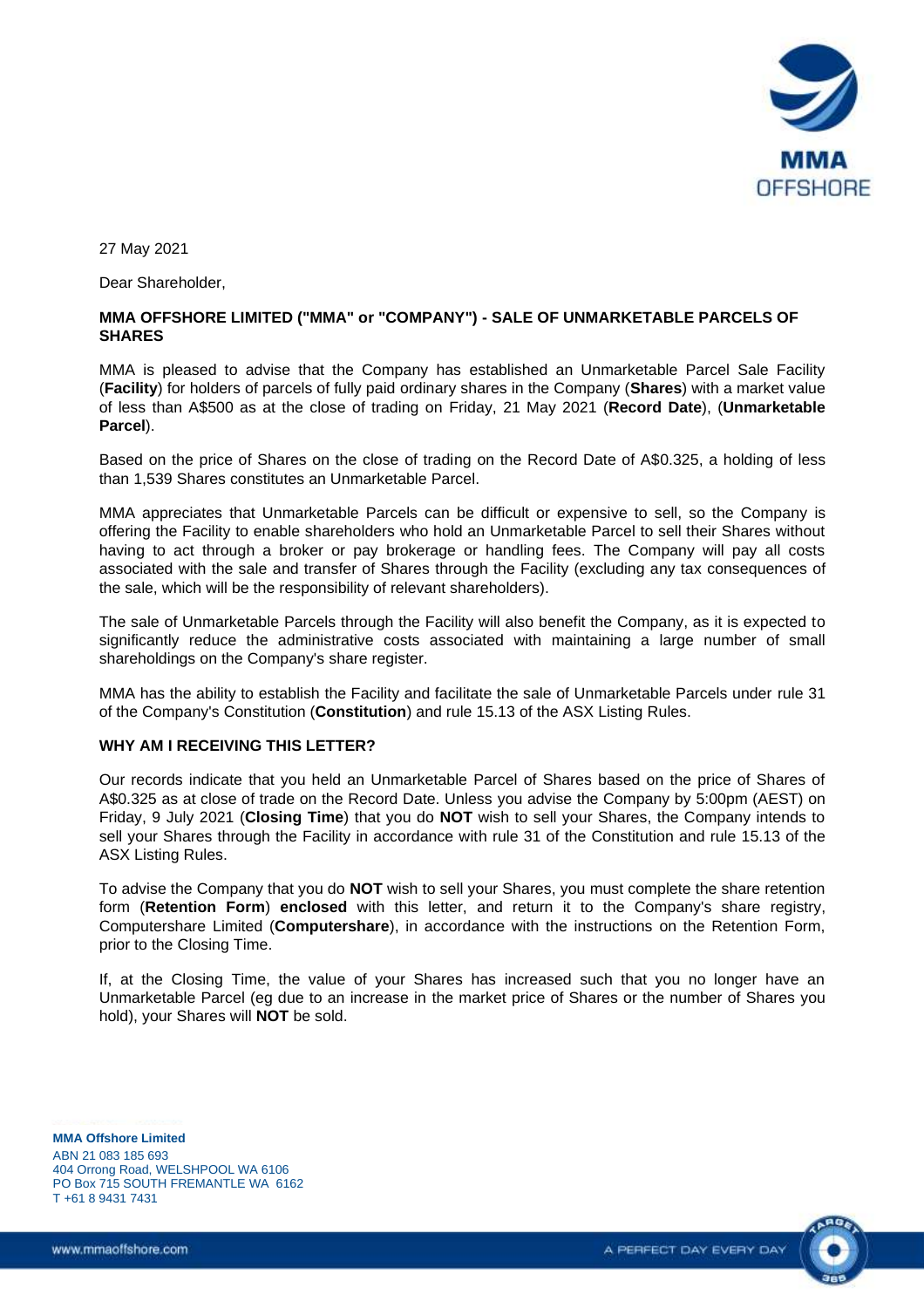

If you have multiple holdings of Shares which, if aggregated, would not constitute an Unmarketable Parcel, you may contact Computershare at 1300 727 014 (within Australia) or +61 3 9415 4000 (outside Australia) to amalgamate your holdings. In these circumstances, your Shares will not be sold.

Please also note that pursuant to rule 31.1 of the Constitution and rule 15.13.5 of the ASX Listing Rules, the Company will not sell your Shares in the event that a third party announces a takeover offer for the Company.

In accordance with its continuous disclosure obligations, the Company may release information to the ASX which may affect your decision as to whether you wish to sell or retain your Shares. If such information is released, it will be published on the ASX website [\(www.asx.com.au,](http://www.asx.com.au/) ASX code: MRM) and on the Company's website [\(www.mmaoffshore.com\)](http://www.mmaoffshore.com/).

You should be aware that the fact that your holding of Shares is described in this letter as an "unmarketable parcel" does not mean that you cannot sell your Shares at any time. The use of the term "unmarketable parcel" in this letter is to identify the value of Shares which are eligible for sale through the Facility.

#### **WHAT DO I NEED TO DO?**

As a holder of an Unmarketable Parcel as at the Record Date, your options are described below:

#### **1. Sell your Unmarketable Parcel**

If you **WISH TO SELL** your Shares through the Facility, you should **TAKE NO ACTION**. By refraining from taking any action, you will be deemed to have irrevocably appointed the Company as your agent to:

- (a) sell, or procure the sale of, all of your Shares at a price to be determined, without any costs being incurred by you; and
- (b) deal with the proceeds of the sale as set out in this letter (for more information about the payment of the sale proceeds through Computershare, please refer to Question 9 of the **enclosed** Information Sheet).

The Company has appointed Aitken Murray Capital Partners to facilitate the sale of the Unmarketable Parcels. Payment for your Shares will be remitted to you as soon as practicable, following settlement of the sale of all Shares sold through the Facility.

#### **2. Retain your Unmarketable Parcel**

If you **DO NOT WISH TO SELL** your Unmarketable Parcel, you **MUST OPT-OUT** of the Facility by completing and returning the **enclosed** Retention Form in accordance with the instructions on the Retention Form so that it is received by Computershare prior to the Closing Time.

#### **KEY DATES**

| I EVENT                                                                 | <b>DATES</b>                         |
|-------------------------------------------------------------------------|--------------------------------------|
| Record Date for establishing holders of<br>Unmarketable Parcels         | 7:00pm (AEST) on Friday, 21 May 2021 |
| ASX announcement regarding Unmarketable<br><b>Parcels Sale Facility</b> | Monday, 24 May 2021                  |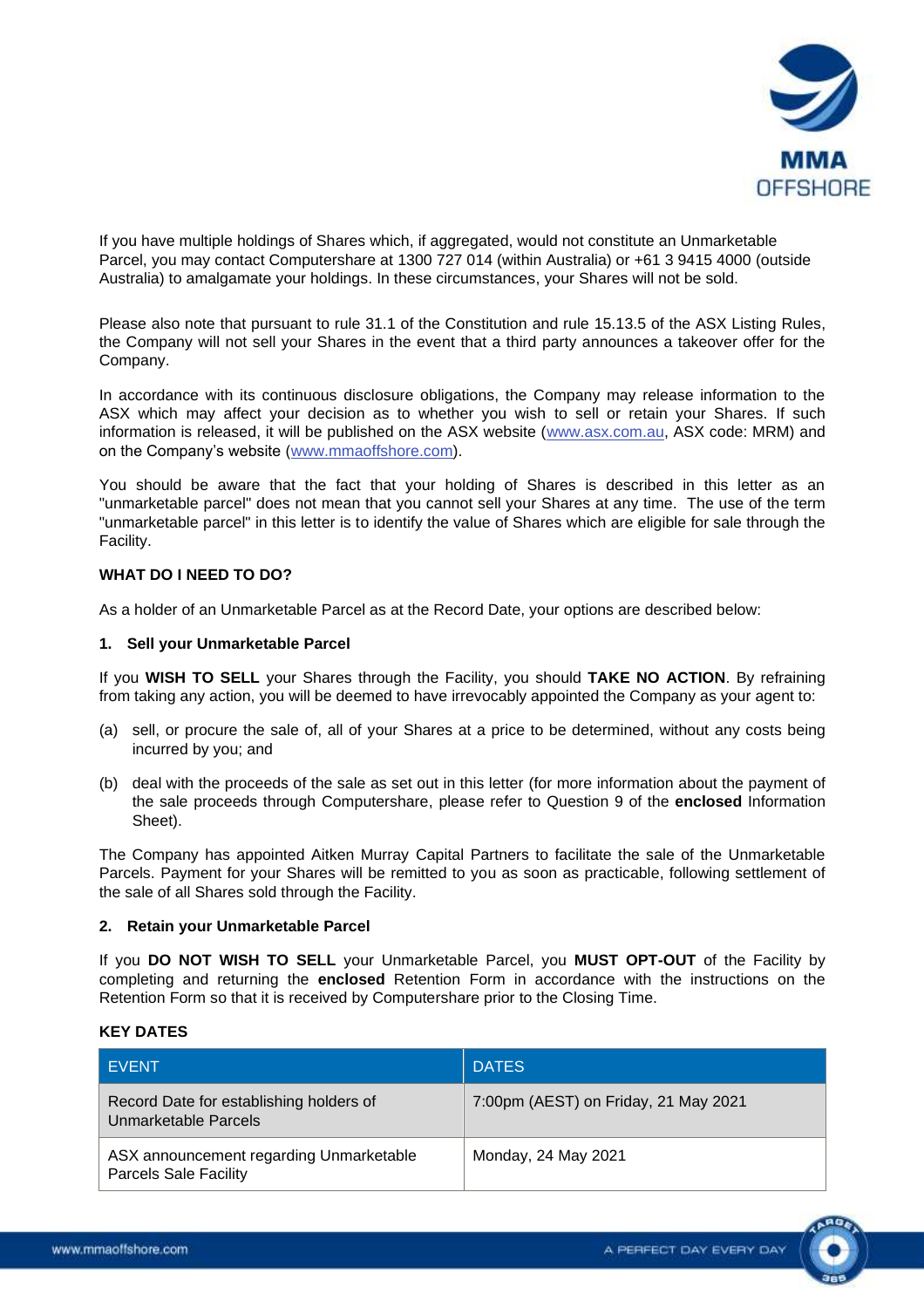

| Letter and Retention Form despatched to<br>shareholders holding an Unmarketable Parcel | Thursday, 27 May 2021                |
|----------------------------------------------------------------------------------------|--------------------------------------|
| Closing Time for receipt of completed Retention<br>Forms                               | 5:00pm (AEST) on Friday, 9 July 2021 |

MMA reserves the right to change any of the dates referred to in this letter or the **enclosed** Information Sheet or Retention Form, or to vary, cancel or delay the Facility or the sale of your Shares at any time before your Shares are sold, by making an announcement to ASX.

The Company does not provide any recommendation or advice as to whether you should sell or retain your Shares.

**Enclosed** is an Information Sheet to answer questions that you may have with respect to the sale of Unmarketable Parcels. **This letter is important. If you are in doubt about what to do, you should consult your legal, financial or taxation adviser**

If you have any other questions about the operation of the Facility, please contact the Company on +61 8 9431 7431.

Kind regards,

### **MMA OFFSHORE LIMITED**

**DYLAN ROBERTS**

Company Secretary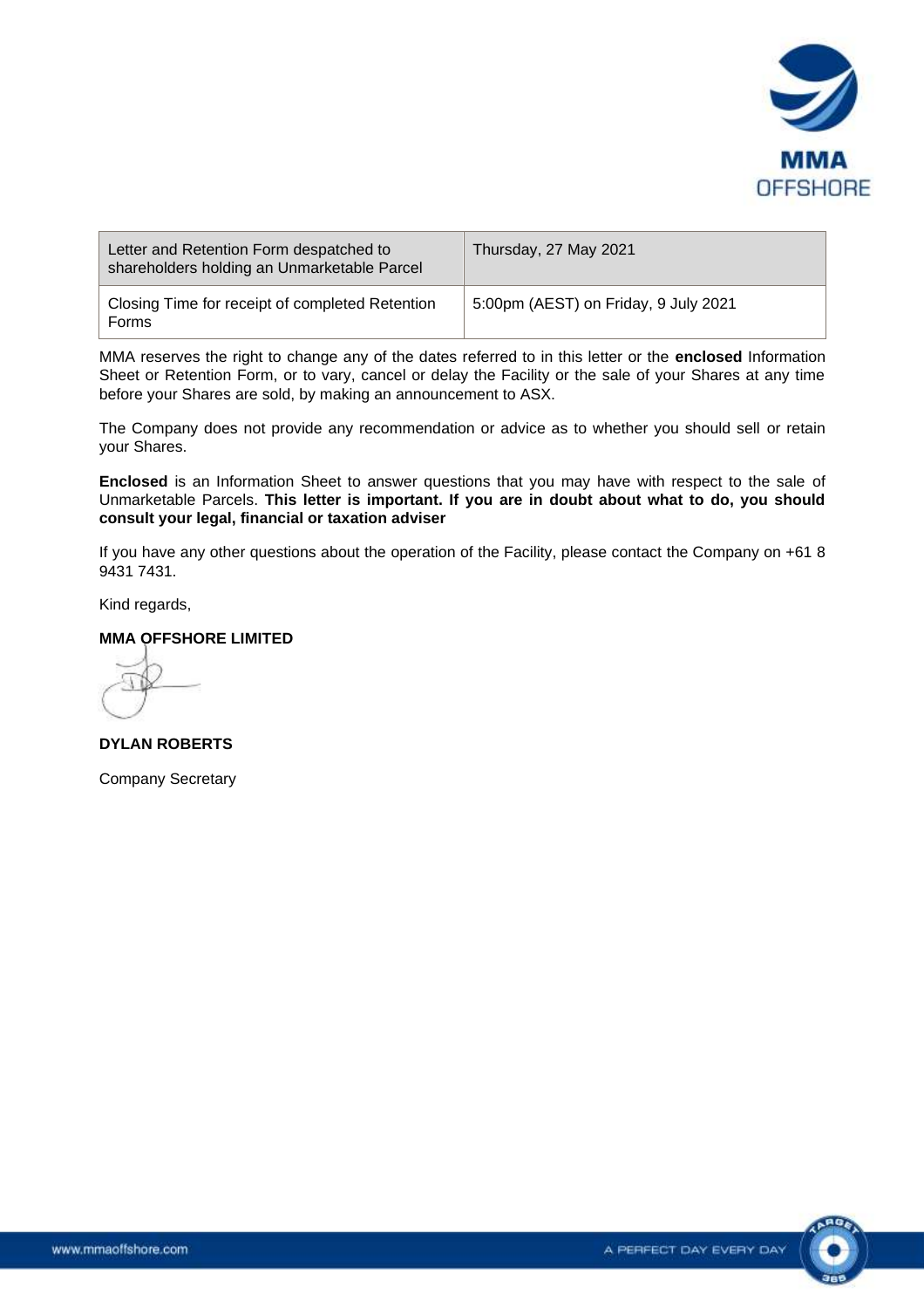

# **INFORMATION SHEET**

# **UNMARKETABLE PARCEL SALE FACILITY**

#### **1. What is an Unmarketable Parcel?**

An Unmarketable Parcel is a holding of fully paid ordinary shares in MMA Offshore Limited (**Shares**), (**Company**) that is valued at less than \$500. Based on the closing price of Shares on Friday, 21 May 2021 (**Record Date**) of A\$0.325, this is equivalent to a holding of less than 1,539 Shares.

#### **2. Why has the Facility been established?**

The Company has decided to establish an Unmarketable Parcel Sale Facility (**Facility**) to enable you to sell your Unmarketable Parcel without incurring brokerage or handling costs that could otherwise make a sale of your Unmarketable Parcel uneconomic or difficult. The sale of Unmarketable Parcels through the Facility will also enable the Company to reduce administrative costs associated with maintaining a large number of relatively small holdings of Shares.

#### **3. Why have I received this letter?**

You have received this letter because our records indicate that you held an Unmarketable Parcel of Shares based on the price of Shares of A\$0.325 as at close of trade on the Record Date.

#### **4. What do I need to do to sell my Shares?**

If you wish to sell your Shares you should **TAKE NO ACTION**.

Your Shares will be sold through the Facility unless a duly completed Retention Form in respect of your Shares is received by the Company's Share Registry (Computershare) before 5:00pm (AEST) on Friday, 9 July 2021 (**Closing Time**) in accordance with the instructions on the Retention Form. A Retention Form is **enclosed** with this letter.

#### **5. What if I do not wish to sell my Unmarketable Parcel?**

If you do not wish to sell your Shares, you **MUST OPT-OUT** of the Facility by completing and returning the **enclosed** Retention Form to the address provided in the Retention Form so that it is received by Computershare prior to the Closing Time. If Computershare has not received your Retention Form by the Closing Time, your Shares will be sold through the Facility.

Alternatively, you can purchase more Shares on-market so that you hold at least \$500 worth of Shares as at the Closing Time. See Question [12](#page-6-0) below for further information.

#### **6. How will my shares be sold under the Facility?**

Your Shares will be sold by the appointed broker, Aitken Murray Capital Partners, on the Australian Securities Exchange (**ASX**).

#### **7. What price will I receive for Shares sold through the Facility?**

The Shares will be sold at the prevailing market price for Shares on the ASX (ASX code: "MRM"), at or around the Closing Time. If, at the Closing Time, the value of your Shares has increased so that you no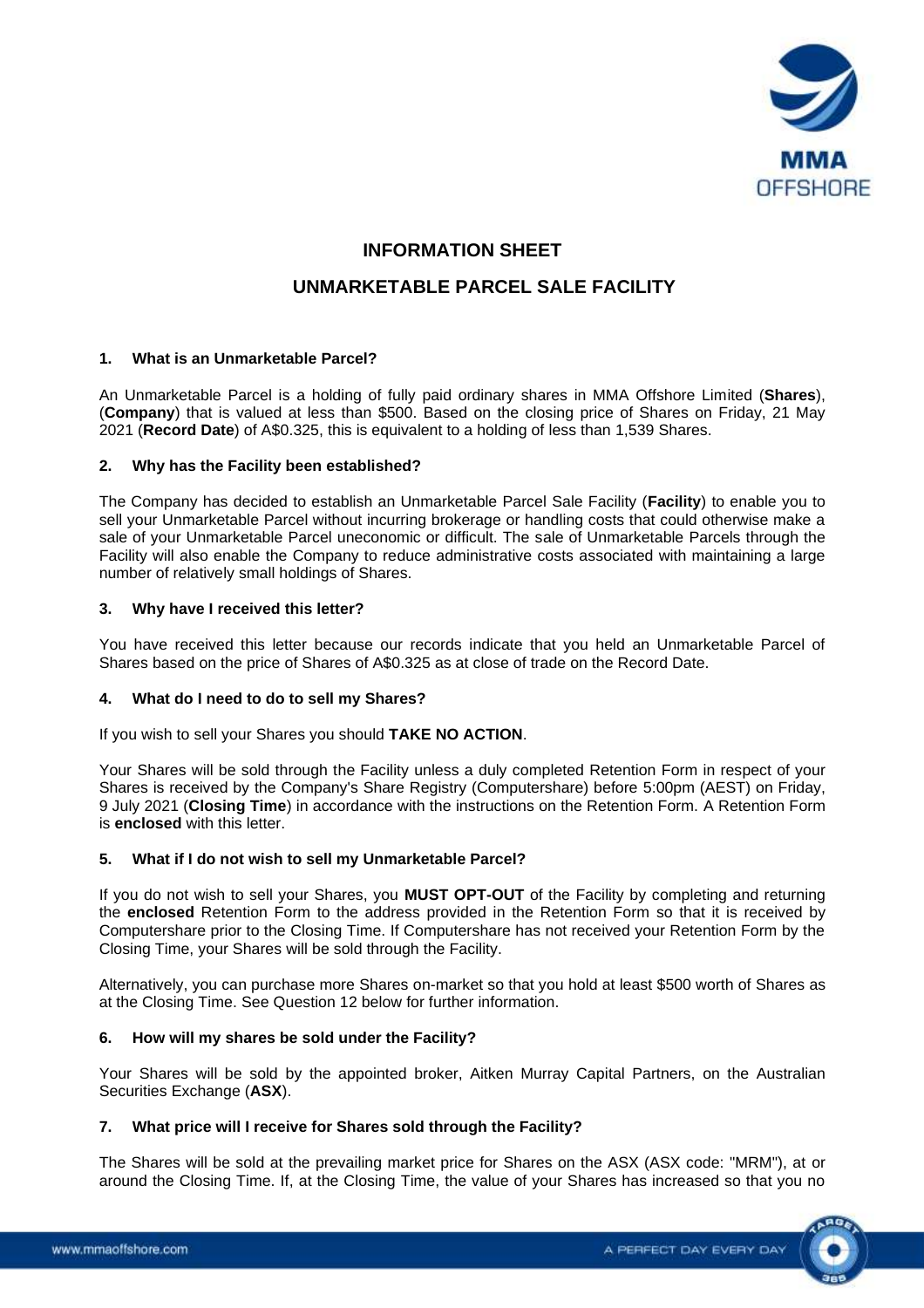

longer have an Unmarketable Parcel (for example, due to an increase in the price of Shares or in the number of Shares you hold) your Shares will not be sold.

You will not have control over the time or price at which your Shares are sold, and the price you receive may not reflect the price of Shares appearing in the media or quoted by the ASX on any given day, nor be the best price for Shares available on the day your Shares are sold.

#### **8. Do I need to pay anything if I participate in the Facility?**

The Company will pay all costs and expenses arising in connection with the Facility.

Any tax payable, or other tax consequences from the sale, will be your responsibility.

#### **9. When will I receive the proceeds for the Shares sold?**

Payment will be remitted to you following settlement of all Shares sold under the Facility as soon as reasonably practicable. If your direct credit details or address requires updating, you can amend your details online through Computershare's Investor Centre website at [www.computershare.com.au/investor.](http://www.computershare.com.au/investor) Payment will be made in Australian dollars.

#### **10. What are the advantages and disadvantages of participating in the Facility?**

You may consider the following consequences of participating in the Facility to be advantageous to you:

- receiving a cash payment from the sale of your Unmarketable Parcel;
- avoiding any brokerage or related selling expenses in connection with the sale of your Shares;
- utilising a cost effective way of disposing of an Unmarketable Parcel; and
- the sale price of your Shares being determined by reference to the prevailing market price of Shares.

You may consider the following consequences of participating in the Facility to be disadvantageous to you:

- no longer holding any Shares in the Company (unless you subsequently buy more Shares);
- possible capital gains tax being payable; and
- the price of the Company's Shares subsequently rising following the sale of your Shares (although there is no way of predicting whether this would actually occur).

#### **11. What if the price of Shares changes between the Record Date and the Closing Time?**

If the market price of Shares increases between the Record Date and the Closing Time, such that at the Closing Time the value of your Shares is equal to or greater than \$500, your Shares will not be sold through the Facility.

#### <span id="page-6-0"></span>**12. If I buy more Shares in the Company, will I retain my holding?**

The Company will not sell your Shares if you increase your holding to a marketable parcel, being a holding of Shares with a market value of at least \$500 based on the price of Shares as at the Closing Time. Please note that any additional Shares acquired must be registered by the Closing Time, under the same name and address and with the same holder number (SRN or HIN) as set out in the enclosed Retention Form.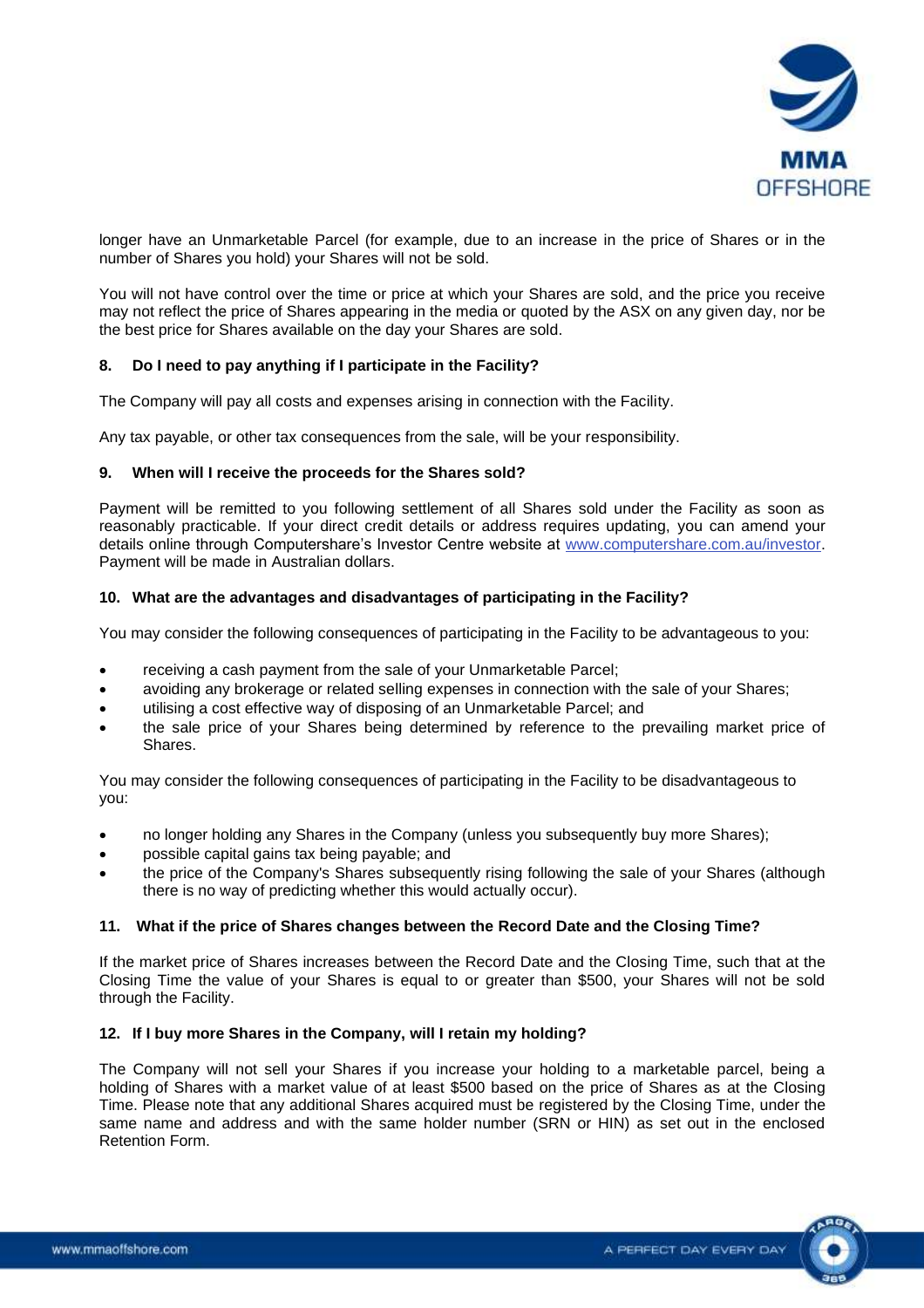

#### **13. What if I hold multiple Unmarketable Parcels of Shares?**

If you hold multiple Unmarketable Parcels of Shares, you must complete and return a Retention Form for each separate Unmarketable Parcel that you wish to retain.

Alternatively, you may aggregate your multiple holdings to avoid them being sold. To do this, please contact Computershare on 1300 727 014 (within Australia) or +61 3 9415 4000 (outside Australia).

If you wish to sell your Unmarketable Parcels, you should take no action.

#### **14. What if my holding of Shares in the Company is a CHESS Holding?**

If your Shares remain in a CHESS Holding, the Company may move those Shares to an Issued Sponsored Holding and the Shares will then be sold under the Facility.

#### **15. Does the Company have the authority to establish the Facility?**

The Company has the ability to establish the Facility and facilitate the sale of Unmarketable Parcels under rule 31 of the Constitution and rule 15.13 of the ASX Listing Rules.

#### **16. Where can I obtain further information?**

If you have any other questions about the operation of the Facility, please contact the Company on +61 8 9431 7431.

#### **17. What if I am unsure of what to do?**

If you are in doubt about what to do, you should consult a financial, legal or taxation adviser. This Information Sheet does not constitute advice, nor is it a recommendation to sell, buy or hold Shares.

#### **18. Important notes**

The Company reserves the right to change any of the dates referred to in this letter or the enclosed Information Sheet or Retention Form, or to vary, cancel or delay the Facility or the sale of your Shares at any time before your Shares are sold, by making an announcement to ASX.

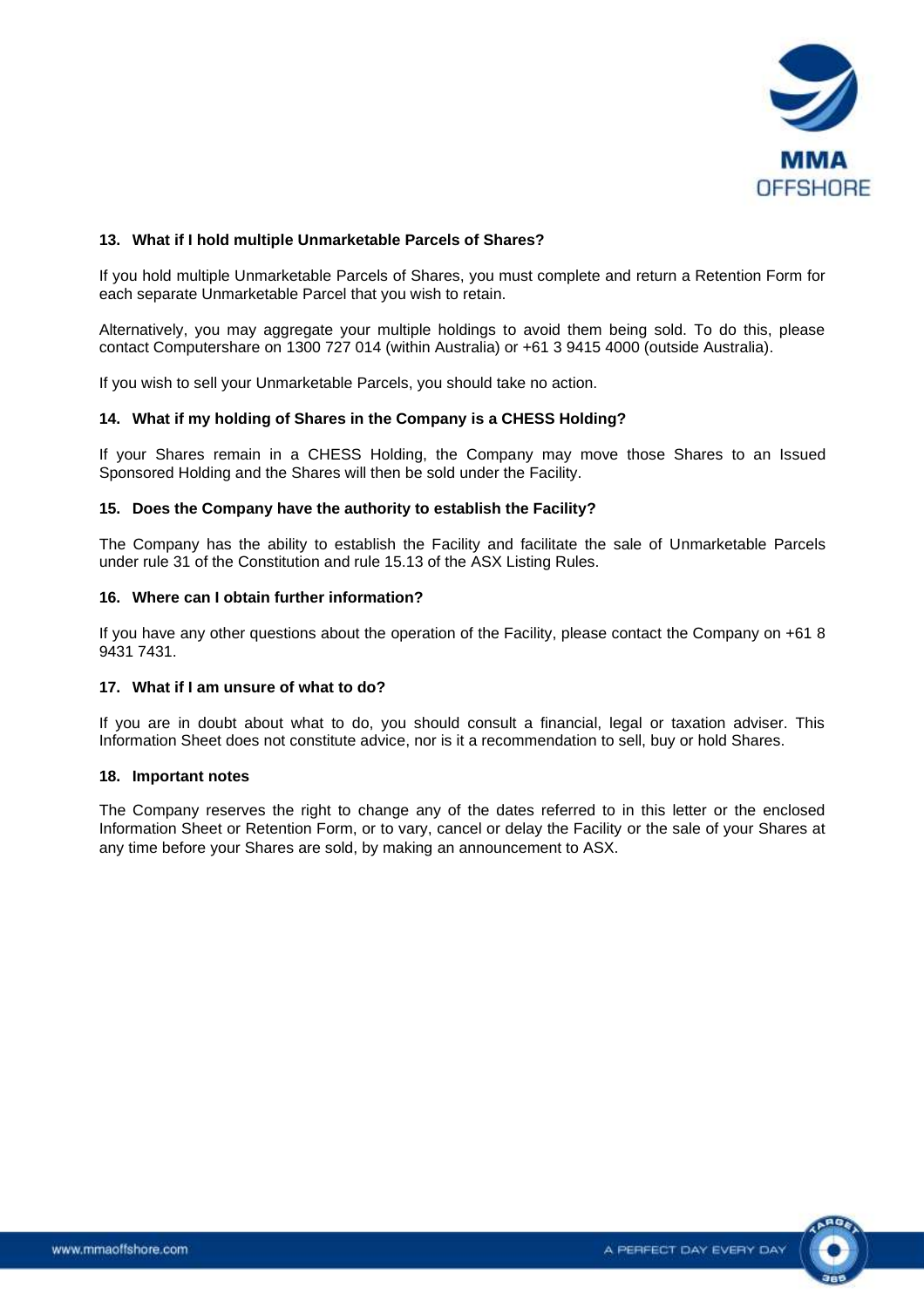

MRM

MR SAM SAMPLE UNIT 123 SAMPLE STREET SAMPLETOWN NSW 2001 **Return your Form to the Company's share registry:**

**By Mail:**

Computershare Investor Services Pty Limited GPO Box 52 Melbourne Victoria 3001 Australia





MMA Offshore Limited +61 8 9431 7431

# **Share Retention Form**

**If you wish to retain your shares in MMA Offshore Limited, your form must be received by 5:00pm (AEST) on Friday, 9 July 2021**

This is an important document that requires your immediate attention. It can only be used in relation to the shareholding represented by the details printed overleaf. If you are in doubt about how to deal with this form, please contact your financial or other professional adviser.

#### **Step 1: Shareholding Details**

Use this form if you wish to retain your shares in MMA Offshore Limited (**Shares**). If you have recently bought or sold Shares your shareholding may differ from that shown. If you have already sold all your Shares, do not complete or return this form. If you have more than one shareholding on MMA Offshore Limited's register and you do not wish to sell your Shares under the Unmarketable Parcel Sale Facility, you should consider consolidating them. For further advice on how to do this, contact Computershare Investor Services Pty Limited (CIS) on the number above.

Please check the details provided and update your address via www.investorcentre.com if any of the details are incorrect.

If you have a CHESS sponsored shareholding, please contact your Controlling Participant to notify a change of address.

#### **Step 2: Signing Instructions**

**Individual:** Where the shareholding is in one name, the shareholder must sign.

**Joint Shareholding:** Where the shareholding is in more than one name, all of the shareholders must sign.

**Power of Attorney:** Where signing as Power of Attorney (POA), you must attach an original certified copy of the POA to this form. **Companies:** Where the shareholding is in the name of a Company, this form must be signed in accordance with the Corporations Act, either as:

- a Sole Director and Sole Company Secretary **OR** a Sole Director (if no Company Secretary exists), **OR**
- **•** two Directors, **OR**
- **•** a Director and Secretary.

**Overseas Companies:** Where the shareholding is in the name of an Overseas company (companies incorporated outside Australia) the form must be signed as above, or documentation must be provided showing that the company can sign in an alternate manner.

**Deceased Estate:** Where the shareholding is in the name of a deceased estate, all executors must sign; and a certified copy or original, of the required documentation must accompany this form. Details of the documentation required can be found by searching "deceased estates" on our website www.computershare.com or by calling Computershare Investor Services Pty Limited on 1300 850 505 or +61 3 9415 4000. If the shareholding is in more than one name the surviving shareholder may sign the form and return it together with a certified copy of the death certificate of the other joint shareholder.

#### **Step 3: Contact Details**

Entering contact details is not compulsory, but will assist us if we need to contact you.

*Turn over to complete the form*  $\rightarrow$ 



\* M00001<br>1990 - Andrew March 1990 - Andrew March 1990 - Andrew March 1990 - Andrew March 1990 - Andrew March 19<br>1990 - Andrew March 1990 - Andrew March 1990 - Andrew March 1990 - Andrew March 1990 - Andrew March 1990 - An